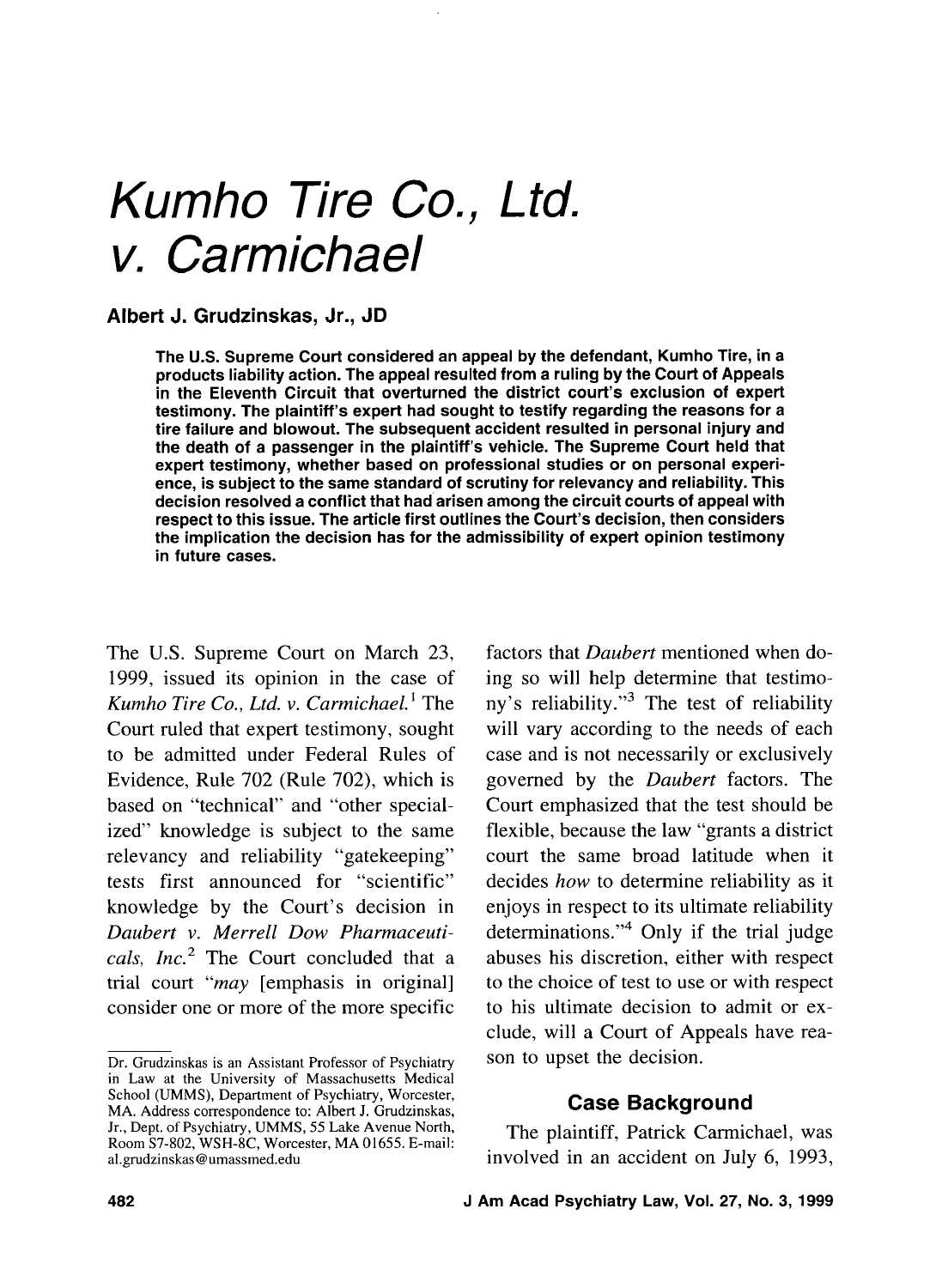#### **Kumho Tire Co.,** *Ltd.* **v. Carmichael**

that resulted in the death of one passenger in his vehicle and serious personal injury to other passengers. The accident followed the blowout of the right rear tire of Cafmichael's minivan. He brought a diversity suit (action brought in federal court when parties are from different states and the controversy involves more than \$10,000.00) against the manufacturer and distributor of the tire (collectively, Kumho Tire) claiming that the tire was defective. Carmichael's case rested in significant part on the deposition testimony of Dennis Carlson, Jr., an expert in tire failure analysis. Carlson's testimony concluded that the blowout was the result of a defect in the tire's manufacture or design that caused its outer tread to separate from its inner steel-belted carcass prior to the accident. Carlson's opinion rested on the premise that even if the tread depth of the outer rubber had worn away (in fact, the original 11/32 of an inch depth when new had worn to depths that ranged from 3/32 of an inch along some part of the tire to nothing at all along other parts), the tire's carcass should stay bound to the inner side of the tread for a significant period of time. Carlson further concluded that the separation of the tire components had caused the blow out.

At trial, Kumho Tire moved to exclude Carlson's testimony on the grounds that his methodology failed to satisfy the reliability requirements of Rule 702. The district court examined Carlson's methodology in light of the reliability-related factors established in *Daubert.* Acting as "gatekeeper," the district court examined Carlson's methodology to determine

whether the theory was testable, whether it had been a "subject of peer review or publication," whether it possessed "known or potential rate of error," and whether it had a "degree of acceptance. . . within the relevant scientific community."<sup>5</sup> The district court found that all these factors argued against the reliability of Carlson's methods and granted the defendant's motion to exclude the evidence and the defendant's motion for summary judgment.

The plaintiff asked for reconsideration, arguing that the district court's application of the *Daubert* factors was too "inflexible." The district court agreed to reconsider its action and found that the four *Daubert* factors were simply illustrative and that other factors could argue in favor of admissibility. The court found that the "visual-inspection method" utilized by Carlson had widespread acceptance in the industry for some relevant purposes. The court. however, found insufficient indications of reliability with the methodology employed by Carlson in analyzing the data obtained in the visual inspection and the scientific basis, if any, for such an analysis. The court affirmed its earlier order, excluded the testimony and granted summary judgment.

The Eleventh Circuit reversed the district court, finding that "the Supreme Court in *Daubert* explicitly limited its holding to cover only the 'scientific context,'" and finding that a *"Daubert* analysis" applies only when an expert relies on the application of scientific principles. which it distinguished from "skill- or experienced-based observations."<sup>6</sup> Kumho Tire then petitioned for *certiorari,* to determine from the Supreme Court if a trial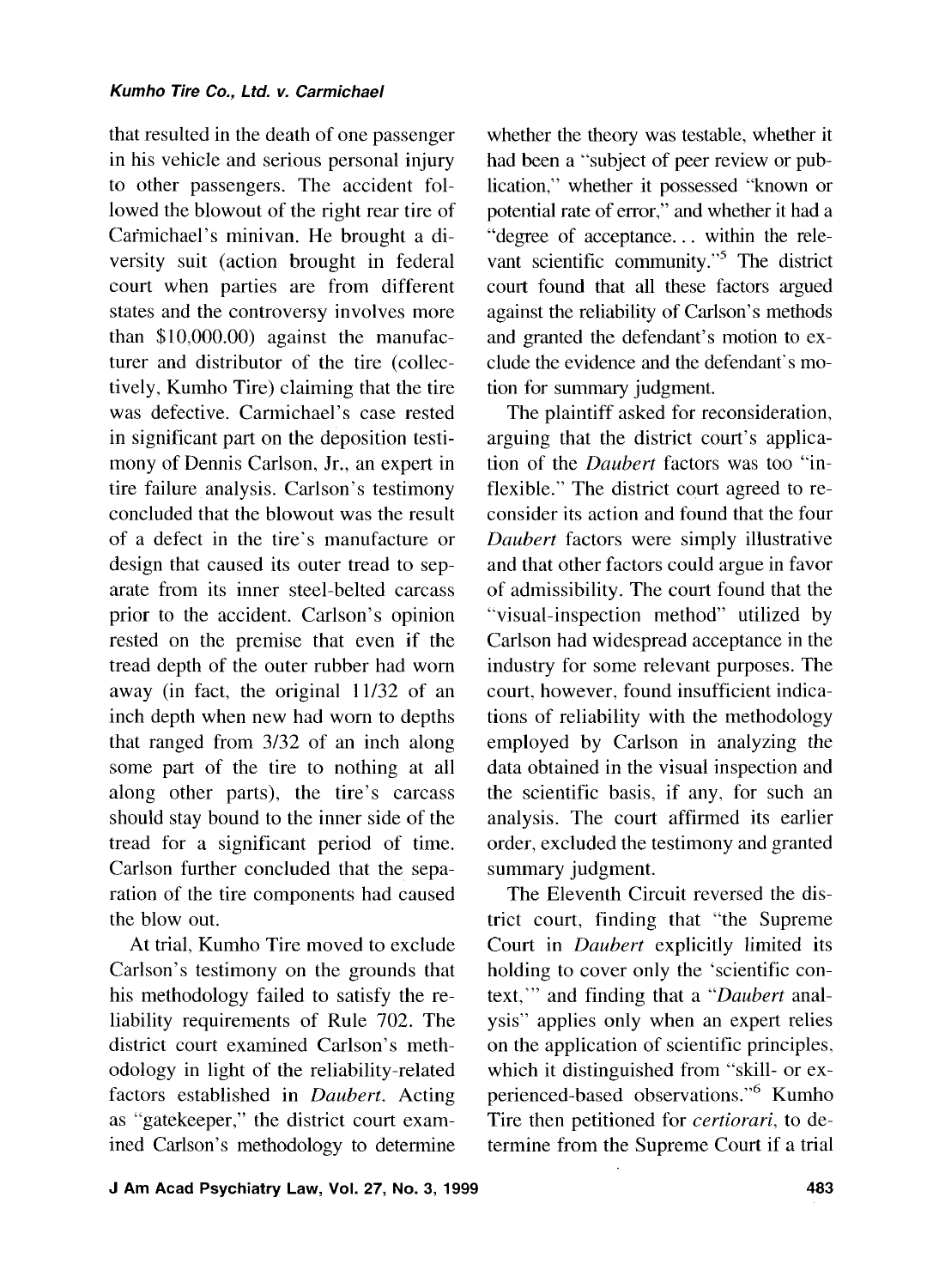court "may" consider Daubert factors when determining the admissibility of an engineering expert's testimony. The Supreme Court granted the petition to resolve uncertainty that existed in the lower courts regarding whether, or how, Daubert applies to expert testimony based on "technical" or "other specialized" as opposed to "scientific" knowledge referred to in Rule 702.

# **U.S. Supreme Court Clarifies Daubert**

Justice Breyer delivered the opinion for the unanimous Court with respect to Parts I and I1 of the decision, which clarified the obligation of the trial court with respect to reliability testing and emphasized the flexibility afforded federal trial courts with respect to their decisions to admit or exclude expert testimony. As he did in the Joiner decision, Justice Stevens dissented with that part (Part **111)** of the otherwise unanimous decision that analyzed the trial court's decision to exclude the questioned evidence.

The Supreme Court began by noting that Daubert held that Rule 702 imposed a special obligation upon a trial judge to "ensure that any and all scientific testimony. . . is not only relevant, but reliable."7 The question before the Court in this case, is whether this "gatekeeping" obligation applies only to "scientific" testimony or to all expert testimony. The Court found that it applies to all expert testimony. The language of Rule 702 makes no relevant distinction between "scientific" knowledge and "technical" or "other specialized" knowledge. The Court explained that Daubert referred

only to "scientific" knowledge, "because that [wals the nature of the expertise" at issue.<sup>8</sup> Quoting *Daubert* (at 589-90), the Court noted that in Rule 702 the word "knowledge," and not the words that modify that word, "establishes a standard of evidentiary reliability." All expert witnesses, not just "scientific" experts, are granted testimonial latitude by Rules 702 and 703 that is not afforded other witnesses on the assumption that the experts' opinions will have a reliable basis in the knowledge and experience of their disciplines. Experts of all kinds tie observations to conclusions through the use of "general truths derived from specialized experience." Whether the specific expert testimony focuses on specialized observations, the translation of those observations into theory, a specialized theory itself, or the application of such theory in a particular case, the expert's testimony will often rest "upon an experience confessedly foreign in kind to the jury's own."9 Daubert's general principles apply to all expert testimony described in Rule 702. The expert must establish a valid connection to the pertinent inquiry as a precondition to admissibility of the proffered testimony. When the factual basis, data, principles, methods or their application in a particular case are called sufficiently into question, the trial judge must determine whether the testimony has "a reliable basis in the knowledge and experience of [the relevant] discipline."<sup>10</sup>

The Court then emphasized that specific factors enumerated in Daubert "may" be considered by a judge in exercising his gatekeeping function. Because there are many different kinds of experts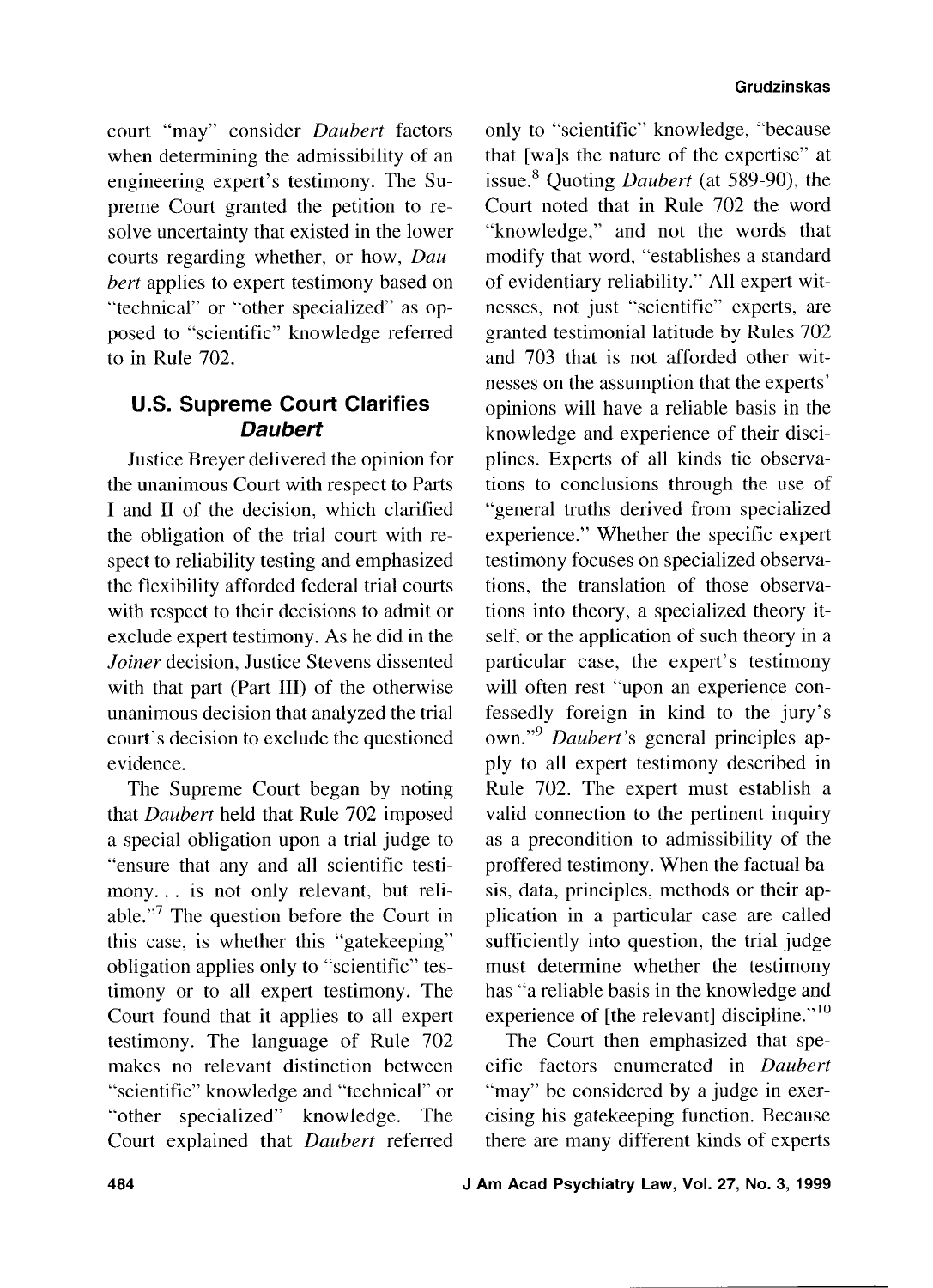and many different kinds of expertise, the Court noted that the relevant reliability assessment must have a flexible focus. The *Daubert* decision itself makes it clear that the factors it mentions do *not* constitute a "definitive checklist or test." $11$ Rather, the gatekeeping inquiry must be tied to the facts of a particular case. The Court explained that in some cases, for example, the claim made by a scientific witness may never have been the subject of peer review if the particular application had not previously been of interest to the field. The mere presence of *Daubert's*  general acceptance factor may not help to show that an expert's testimony is reliable where the discipline itself lacks credibility, as for example theories in the socalled generally accepted principles of astrology.

The objective of the gatekeeping function is to ensure the reliability and relevancy of expert testimony. Whether the expert is basing his testimony on professional studies or personal experience, the trial court must be sure that the expert "employs in the courtroom the same level of intellectual rigor that characterizes the practice of an expert in the relevant field."I2 The Court concluded its analysis of the issues by stating that the "trial court must have the same kind of latitude in deciding *how* to test an expert's reliability, and to decide whether or when special briefing or other proceedings are needed to investigate reliability, as it enjoys when it decides *whether* that expert's relevant testimony is reliable."13 The *Joiner*  decision established the abuse-of-discretion standard as the standard of review for evidentiary issues. This allows trial

judges the discretionary authority to both avoid unnecessary "reliability" proceedings in ordinary cases in which the reliability of an expert's methods is properly taken for granted and to require appropriate proceedings in the less usual or more complex cases in which cause for questioning the expert's reliability arises. The Federal Rules of Evidence seek to avoid "unjustifiable expense and delay" as part of the search for "truth" and the "just determination" of proceedings.<sup>14</sup> Trial judges thus have broad latitude to determine whether or not to apply *Daubert*  factors as reasonable measures of reliability in a particular case.

# **Supreme Court Examines the District Court's Actions**

Justice Breyer writing for an eight-toone majority concluded, as the Court did in the *Joiner* case, by reviewing the district court's rulings, in light of the decision just announced to explain how a trial judge "may" consider *Daubert* factors in future cases. He began by noting that the district court did not doubt Carlson's qualifications. Rather, it excluded the testimony because it first doubted. then found unreliable, the methodology Carlson employed in analyzing the data he obtained from the visual inspection and the scientific basis, if any, for such an analysis.<sup>15</sup> The specific issue before the court was not the reasonableness *in general* of the use of the visual and tactile inspection to determine the cause of the tire's failure. Rather, it was the reasonableness of using this approach, along with Carlson's method of analyzing the data obtained, to draw a conclusion re-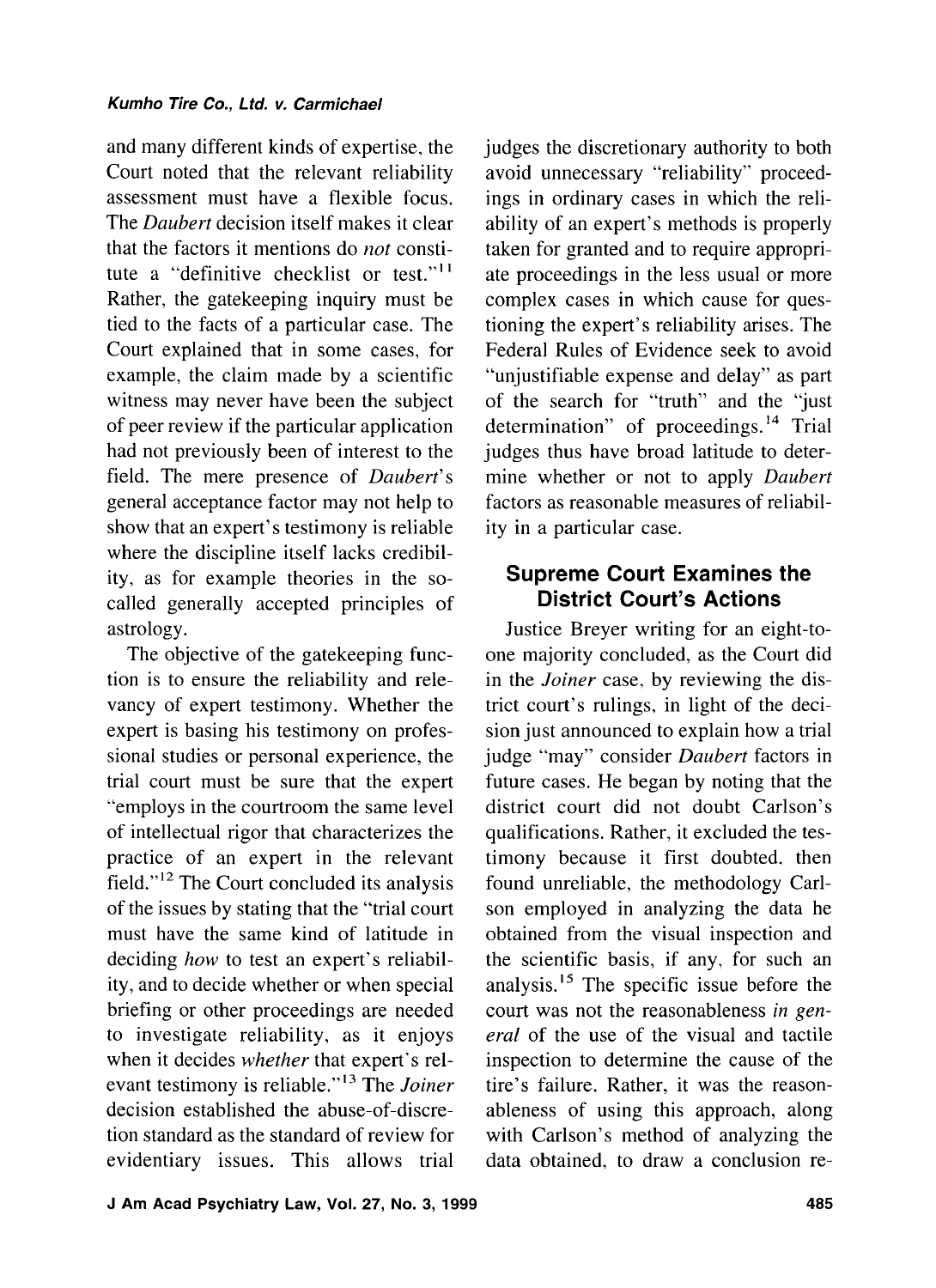garding *"the particular matter to which the expert testimony was directly relevant*" (emphasis in original).<sup>16</sup> The Court explained that Carlson conceded during his testimony that the tire in question had traveled far enough that some of its tread had been worn badly; it should have been taken out of service; it had been inadequately repaired for punctures; and it bore some of the very marks Carlson said indicated abuse through overdeflection, not a defect. The question was whether the expert could reliably determine the cause of this tire's separation.<sup>17</sup> The record gave no indication that other experts in the industry used the particular two-factor test Carlson used. It found no reference to any articles or papers introduced into evidence to help validate Carlson's approach. The Court also pointed to numerous apparent inconsistencies in Carlson's own observations and the methodology he chose to apply, without any apparent attempts at rehabilitation. Carlson's only apparent claim to the accuracy of his methods was his own assertion that they were accurate. The Court pointed out that as it noted in *Joiner,* "nothing in either *Daubert* or the Federal Rules of Evidence requires a district court to admit opinion evidence that is connected to existing data only by the *ipse dixit* of the expert."<sup>18</sup> Taking all of the above into account, the Court found that the district court was justified in questioning the reliability of Carlson's approach. The attorney representing the plaintiff did not offer, according to the record, sufficient evidence to support the expert's opinion testimony, based either on *Daubert* factors *or any other* set of reasonable reliability criteria.<sup>19</sup>

Justice Stevens dissented from the majority opinion regarding its analysis of whether the trial judge abused his discretion, because he felt this issue was not before the Court. He wrote that the Court fully addressed the question it granted *certiorari* to decide in Parts I and I1 of the decision when it decided that the *Daubert*  factors *may* be considered in all expert testimony cases.

## **Discussion**

The decision in *Kumho* represents the next step in an evolution of the principles guiding the admission of expert testimony. After some 70 years of being guided by the general acceptance standard announced in *Frye* **V.** *United States*<sup>20</sup> the U.S. Supreme Court in *Daubert* expanded the parameters under which expert testimony would be considered, by accepting the underlying principles announced in the Federal Rules of Evidence; the key principles being, whether the nature of the question being considered is beyond the scope of knowledge we attribute to the fact finder and whether the testimony being offered is capable of assisting the finder of fact. The Court has provided a series of guidelines to federal trial courts based on the nature of the issues presented in the cases that come before them. *Daubert* dealt with evidence generated by epidemiological studies. The nature of these studies and their utility as evidentiary principles came before the Court and required explanation and guidelines for their consideration at trial. The question was, "is this evidence admissible?" In *Joiner,* similar studies were the topic for consideration by the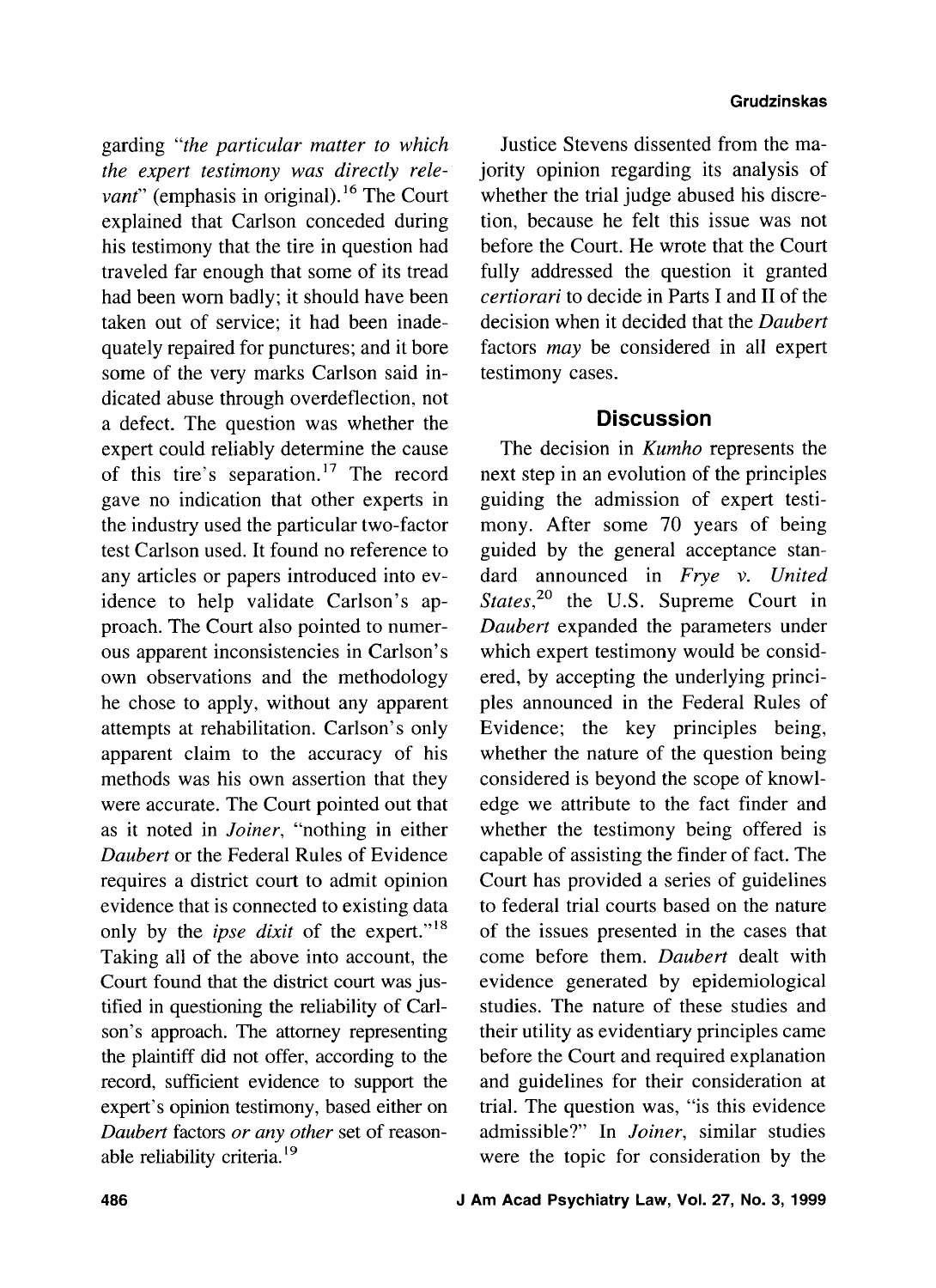Court. The issue there was the standard of review of evidentiary decisions. The Court offered guidance by pointing out that the question was not, "can these studies be used to support an expert opinion in general?," but rather, "are they applicable to the case before the court?" If a trial judge finds that the studies are applicable to the case before the court, then the abuse of discretion standard dictates that the decision will not be disturbed on appeal.

The issue of the reliability of expert opinion based on experience in the field had not come before the Court. The principles announced in *Daubert* and *Joiner*  however provided a map for anyone seeking to admit such expert opinions into evidence. The *Daubert* decision noted that to form the basis for expert testimony, facts relied upon by the expert must, in accordance with Rule 703, be of a "type relied upon by experts in the particular field in forming opinions or inferences upon the subject." In the *Kumho* case, the expert utilized a methodology familiar to the particular field, but no evidence was offered to show that he utilized this methodology in a manner consistent with the accepted principles in his field. The Court's review of the record further indicates a series of internal inconsistencies in the expert's use of the data collected and the methodology as applied in this case.

As the Court did in the *Joiner* decision, the Court in *Kumho* analyzed the action taken by the district court to provide an outline for the type of analysis trial judges in federal courts should consider when confronted with unusual or complex presentations by expert witnesses. The Court

went to great lengths to point out that the type of testimony being proffered was not the problem, but rather it was the manner of presentation that led to the evidence being ruled inadmissible. The message of the *Kumho* decision is that expert testimony from fields that can demonstrate their underlying reliability, when used in a fashion that conforms to the standards established by the field in question. will be admissible if it can be related to the facts of the case before the court. The question of whether or not a particular offer of evidence satisfies this test may be resolved by applying such tests as the trial court deems appropriate to satisfy its concerns for reliability of evidence. When read with the *Joiner* decision, it is important to remember that the decision by the trial court will only be subject to review under the abuse of discretion standard.

Mental health practitioners called as experts should keep in mind that, to be admissible, their opinions should be based on data observed and gathered in the case at hand. They should take care to separate raw data from the inferences that can be drawn from the observations. They should consider the methodology they apply to their consideration of the data and be prepared to support the choice of methodology. They should be familiar with the empirical evidence that supports any testing or methodology that they rely upon. They should be prepared to support the efficacy of using that methodology in the consideration of the set of factors present in this particular case. By relying on the tools of good clinical observation and assessment and by understanding the proper foundation for the utilization of a